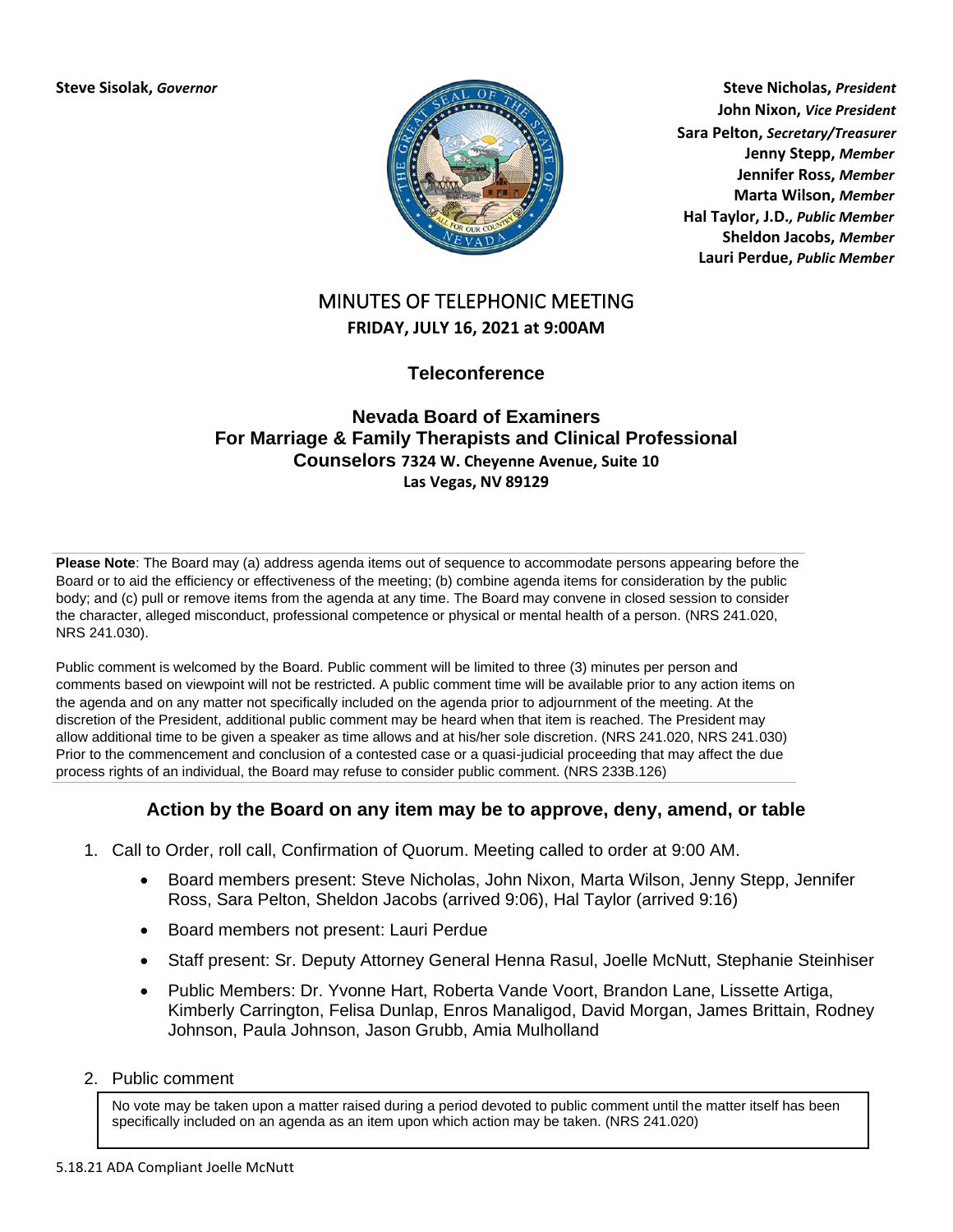- No public comment.
- Steve: Good morning, everybody. It's been a long time. It's nice to see everybody. We have a new board member, and that is how we're going to start today. Miss Jenny Stepp. Please introduce yourself. Tell us a little bit about yourself.
- Jenny: Hi. Good morning. Thank you for having me. My name is Jennifer Stepp. I go by Jenny. I know there are a few of us out there. I'm a CPC here and I've lived in Nevada since 2005. I'm originally from the rainy city of Seattle, Washington and I think I finally dried out and can appreciate the monsoon rains. I have a master's degree from Seattle University in Mental Health Counseling. I worked in a variety of settings, including inpatient drug and alcohol treatment, community mental health and post-secondary college counseling. My ultimate goal was to open a private practice and that's where I spend my time these days. I'm passionate about the profession. I'm excited to be here and get to know all of you and get to work.
- Steve: Welcome aboard.
- 3. Discussion, recommendation, and possible action regarding review and approval of minutes from the April 16, 2021 and April 29, 2021 meetings (For possible action)
	- Steve: We have the opportunity to approve the minutes from April 16<sup>th</sup> and April 29<sup>th</sup>. It's been a long time since we met, so I hope that everybody has reviewed the minutes from our last two meetings. And if there are no edits, we will need a motion to approve them or to amend them.
	- Marta: I had some teeny tiny edits. One of them is that it should have said CCE and there were commas separating the letters.
	- Steph: I found what you are referring to and I'll correct that.
	- Steve: If no other members have any comments about minutes from April, we can move to approve the minutes from April 16<sup>th</sup> and April 29<sup>th</sup>
	- Motion to approve minutes from April 16<sup>th</sup> and April 29<sup>th</sup>: Marta 1<sup>st</sup>, Sara 2<sup>nd</sup>. No abstentions; Motion approved unanimously.
- 4. Discussion, recommendation, and possible action regarding employing a full-time permanent Executive Director (For possible action)
	- Steve: This is our opportunity to discuss the full-time position of Executive Director. Joelle has been sitting in as Interim since April. I would like to discuss changing Interim Executive Director into full-time permanent Executive Director. I would like to open this up for discussion and then possible action. Joelle has grabbed the wheel, grabbed the helm, and steered us in wonderful directions. There were a few organizational deficits that she jumped on swiftly and effectively. Our board, in my opinion, is going in a terrific direction. It is organized. We are compliant with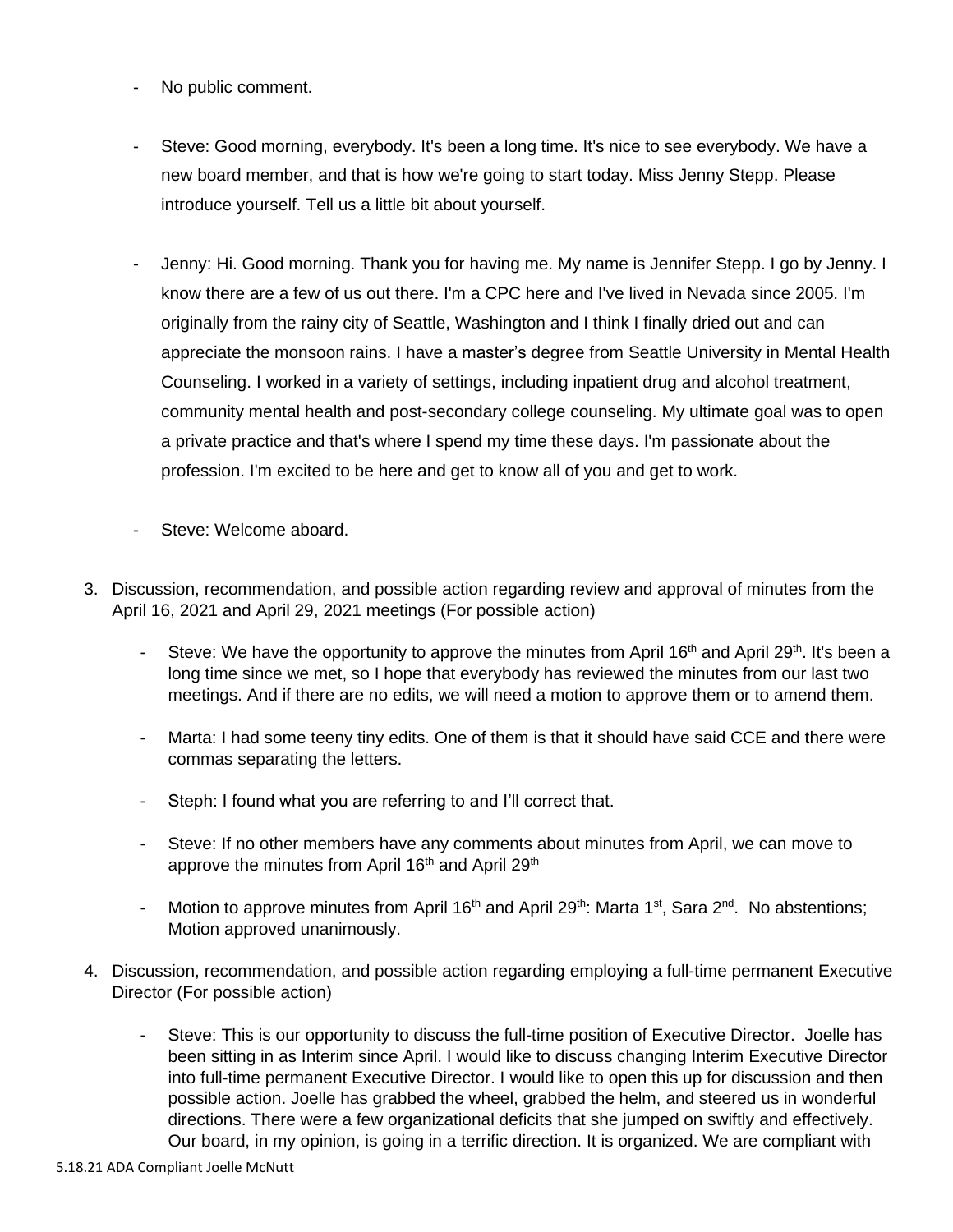the state of Nevada and everything they have asked of us. It looks like our numbers are not only balanced, but we're doing well financially. I hear from prospective licensees that she is wonderful to communicate with and her customer service is fantastic. I wholeheartedly support bringing her on full-time and taking the word interim off of her title. Any other comments?

- Sheldon: I echo those same sentiments. I have known Joelle for about eight years now and she has the track record to back it up. She's great with people when it comes to the situations that can be adverse. She is very calm and collected and I think that's key, especially in this position, because things aren't always going to go smoothly. Being able to be a calming presence during those difficult times speaks to who Joelle is and just her character as a person. I'm delighted to hear that she is willing to go into this role and has actually been doing it for the past few months anyway.
- Marta: I agree with everything that they've said, and I've worked with her before, and I've only heard the most positive feedback coming back from interns and members of the public.
- Sara: It's been fun watching Joelle in action. She's juggling multiple things and multiple priorities and not letting anything fall. I really appreciate that.
- John: I would add that I've known Joelle for probably 10 years. There is a skill set to be an effective administrator in terms of attention to detail, not letting things just slip by and acting with integrity. And yet at the same time, having an even temper to handle the storms, as well as an innate kindness and warmth. Joelle is able to communicate respect while under pressure.
- Motion to hire Joelle McNutt as Executive Director: John 1<sup>st</sup>, Jennifer 2<sup>nd</sup>. No abstentions; Motion approved unanimously.
- 5. Board consideration of Consent Decree in the matter of Michele Tofany, Case No. NV14MFT005 (For discussion/possible action)
	- Henna: Has everyone received the email?
	- Steve: I propose that we adjourn for approximately five minutes.
	- Henna: I can just tell you what to review and then you can review it. The first page, second page and half of the third page includes language that is in every Consent Decree. What you want to pay close attention to is the section entitled Stipulated Facts and Conclusions of Law. Those are the facts that we've negotiated and agreed upon. Also, the focus should be on four corners of this document. Any questions outside of this document cannot be answered because this is a settlement. That is the purpose of why people enter into settlements. Halfway through page seven is the stipulated adjudication. The licensee has agreed to surrender her license. The other terms are: paying a certain amount of money to the Board for attorney's fees and the conditions if she were to reapply. If this is approved, then her license is surrendered, and she's no longer licensed by the Board. I'll leave you to review the document.
	- Board members: We have all reviewed this document
	- Henna: If there are questions with regard to this document, I can answer them. Go ahead and discuss amongst yourselves and you have a motion to approve or not approve.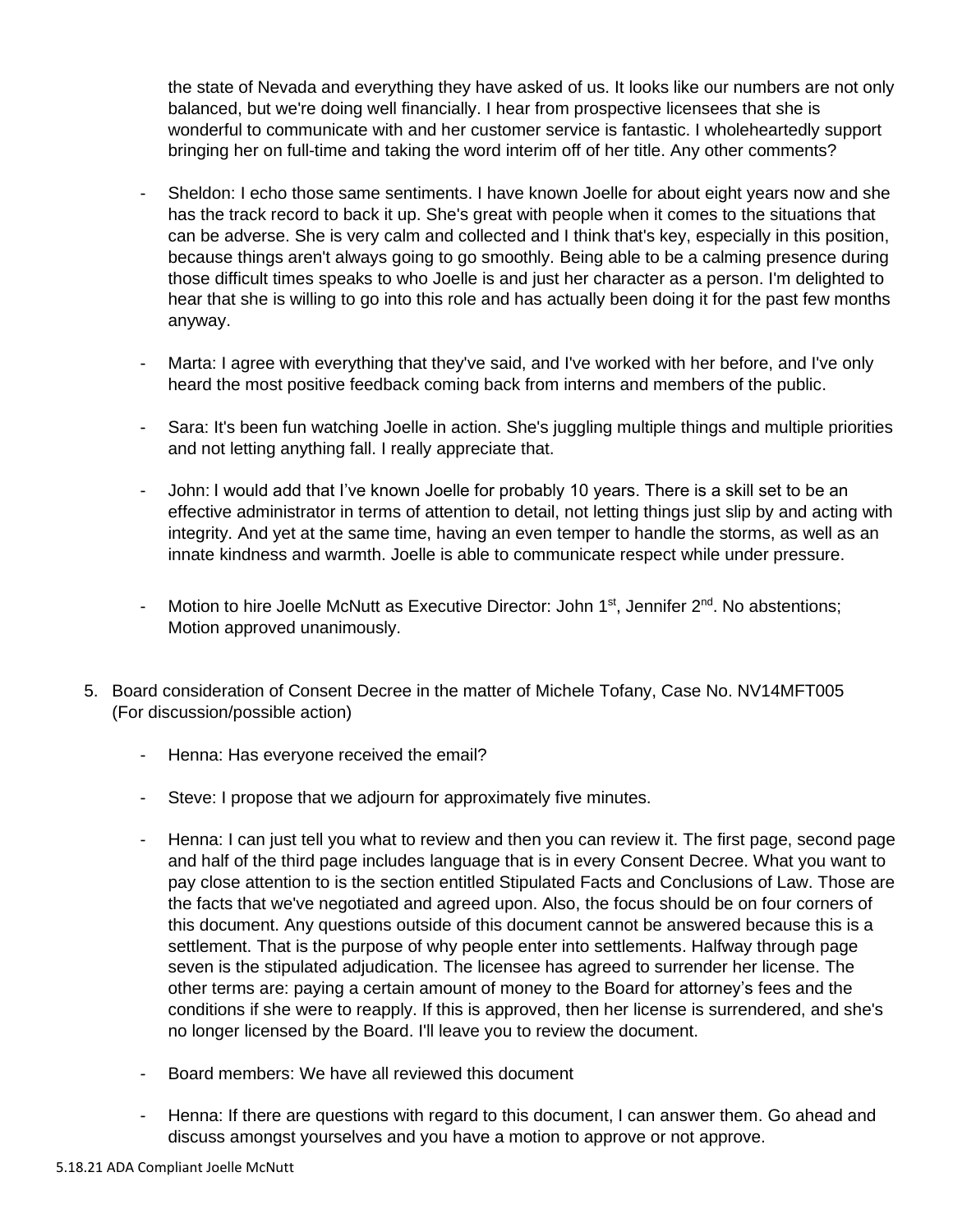- Steve: Is she surrendering her license or are we revoking it?
- Henna: It's revocation by voluntary surrender. She is giving up her license.
- Steve: I see that that if she were to reapply, there's quite a few hoops and obviously she would have to go through a review with us.
- Hal: I'm good with it. So, people understand, voluntary surrender is the same as revocation. It was created as a way for people to get cases resolved. The disciplinary part of this is very detailed.
- Steve: The fine is \$3,000.00 correct?
- Henna: Attorney's fees and costs.
- Hal: This is a three-year minimum revocation, right?
- Henna: She is not allowed to reapply for three years. Right.
- Steve: Will it be added into the National Practitioner Data Bank that she has surrendered and has penalties?
- Stephanie: Yes, this is a public document once it is signed and approved.
- John: That was my question. I'm on her website and she is also licensed in New York and she's in New York presently. I'm seeing listings in various places like Psychology Today, Good Therapy and AAMFT membership. I would like it in the National Practitioner Data Bank because as unethical and illegal behavior goes, this is pretty egregious.
- Stephanie: As soon as the document is approved, one of the first things I do is upload it into the National Practitioner Databank and it is there forever.
- Motion to approve this consent decree in the matter of Michele Tofany, Case No. NV14MFT005: Steve 1<sup>st</sup>, Sheldon 2<sup>nd</sup>; No abstentions; Motion approved unanimously.
- 6. Review/Decision regarding the following licensees who have petitioned the Board to be Primary Supervisors for Marriage and Family Therapist (MFT) and Clinical Professional Counselor (CPC) Interns: (For possible action)

| <b>Supervision Applicant</b> | <b>AAMFT Approved</b><br>Supervisor/Supervisor<br><b>Candidate or CCE</b><br><b>Approved Certificate/</b><br><b>Supervisor Course</b> | <b>Transcript of 45-</b><br>hour<br>Graduate-level<br><b>Supervision Course</b> | <b>Mentor Signature of</b><br>Supervisory<br><b>Experience</b> |
|------------------------------|---------------------------------------------------------------------------------------------------------------------------------------|---------------------------------------------------------------------------------|----------------------------------------------------------------|
| <b>Rachel Agrario</b>        | Yes                                                                                                                                   | N/A                                                                             | N/A                                                            |
| <b>Alison Earl</b>           | Yes                                                                                                                                   | N/A                                                                             | N/A                                                            |
| <b>Stephanie Ross-Copes</b>  | Yes                                                                                                                                   | N/A                                                                             | N/A                                                            |
| <b>Evan Sargent</b>          | Yes                                                                                                                                   | N/A                                                                             | N/A                                                            |
| <b>Brandon Wilde</b>         | Yes                                                                                                                                   | N/A                                                                             | N/A                                                            |
| <b>Nicole Cooley</b>         | Yes                                                                                                                                   | N/A                                                                             | N/A                                                            |
| <b>Felisa Dunlap</b>         | Yes                                                                                                                                   | N/A                                                                             | N/A                                                            |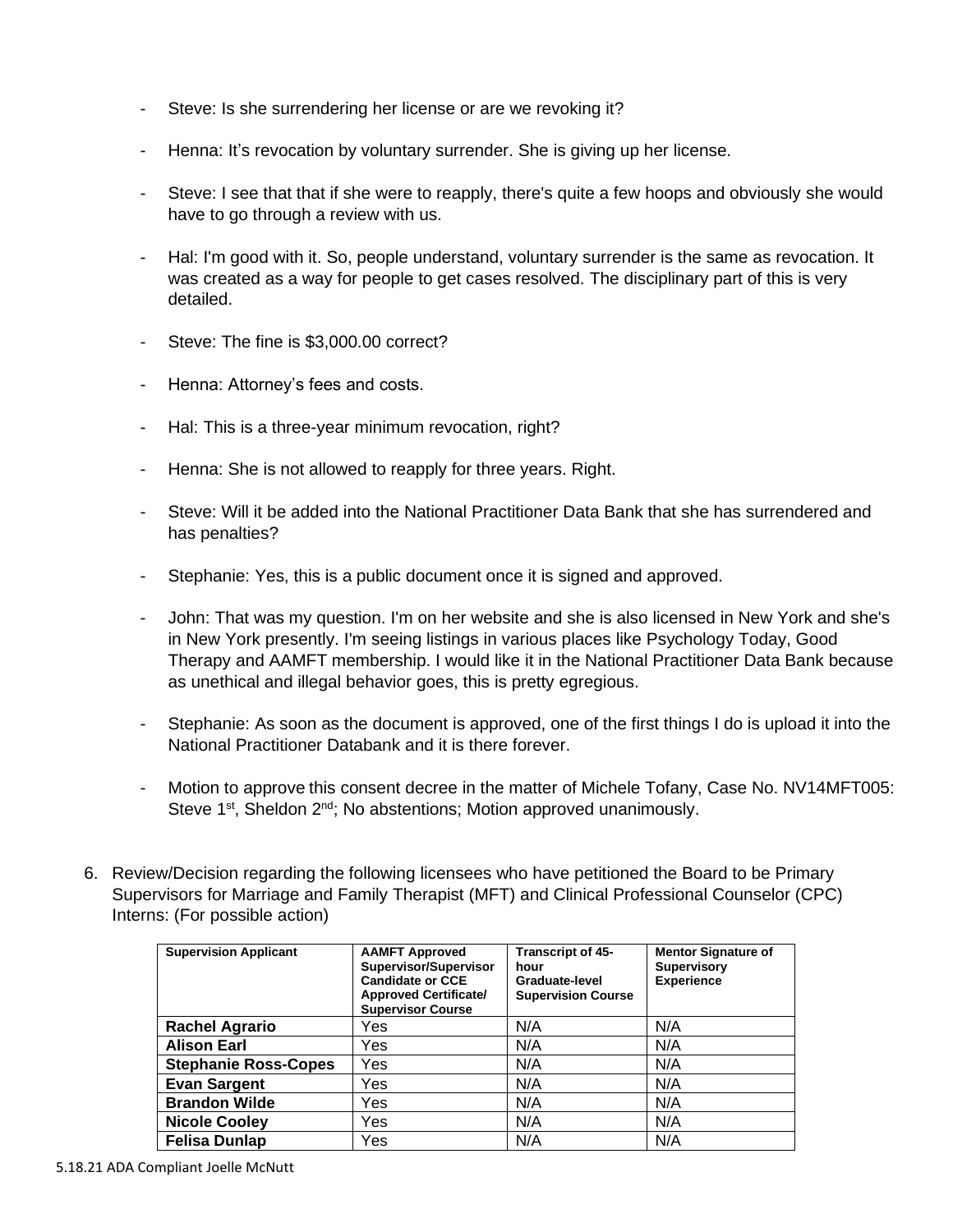| <b>Kiera McGillvray</b> | Yes | N/A | N/A |
|-------------------------|-----|-----|-----|
| <b>Geoffrey Nugent</b>  | Yes | N/A | N/A |
|                         |     |     |     |
|                         |     |     |     |
| <b>Kent Dail</b>        | No  | Yes | Yes |
| Paula Johnson           | No  | Yes | Yes |

- Steve: They are in two sets, as you will see on our agenda. The first set doesn't seem to have any questionable pieces. The last three, I would like to discuss the board. Are there any discussions about the first nine candidates?
- Motion to approve Rachel, Alison, Stephanie, Evan, Brandon, Nicole, Felisa, Kiera and Geoffrey as Primary Supervisors: Marta  $1^{st}$ , John  $2^{nd}$ ; No abstentions; Motion approved unanimously.
- Steve: I would like to have a discussion about the three applications from Kent Dail, Paula Johnson and Nicole Moreggi. The reason that these stand out is their documentation is not the documentation that we are accustomed to. If we look at NAC 641A.182, in lieu of having the certificates from AAMFT or from NBCC. In lieu of not having those full course loads signed off, we have other opportunities for people to request our permission or consideration. These three candidates have a document that is NBCC continuing education units for 45 continuing ed hours. That does not satisfy a 45-hour graduate level course. It is continuing education units. I'd love to hear what everybody else thinks about this because I question if a 45-hour CEU meets that level.
- John: I would agree because we don't have a provision of alternative path for licensure. For example, if someone had a bachelor's degree in human services and then lots of continuing education hours, it wouldn't be equivalent to a graduate degree. That's an important distinction. The initial training is graduate level training and not continuing education, which is designed for maintenance of a credential.
- Steve: Graduate level experience can be substantiated with a transcript.
- Hal: There's a big difference between taking graduate level courses and doing continuing education. The focus of the teaching method on the graduate level, is very different then when we go off and pick up our units. I tend to agree with you. Again, it's not my area of practice, but I would be concerned about it.
- Sheldon: I have taken a supervision course in my doctoral program and it was pretty intensive. Comparing it to a CEU course is where the problem lies. You can't compare the two.
- Jennifer: The CEU courses are missing the evaluative component. That product at the end that says that you've got the skills and the knowledge. That would be a concern for me.
- John: People take the supervision course at a doctoral level; it's not necessarily going to be in the master's program. There is a training that AAMFT itself offers or that NBCC offers. In the case of Kent Dail, University of North Carolina, Greensboro had a 45-hour training leading to the educational component of the Approved Clinical Supervisor credential. It looks like he did not get the credential for whatever reason, but he has the educational hours. That would be how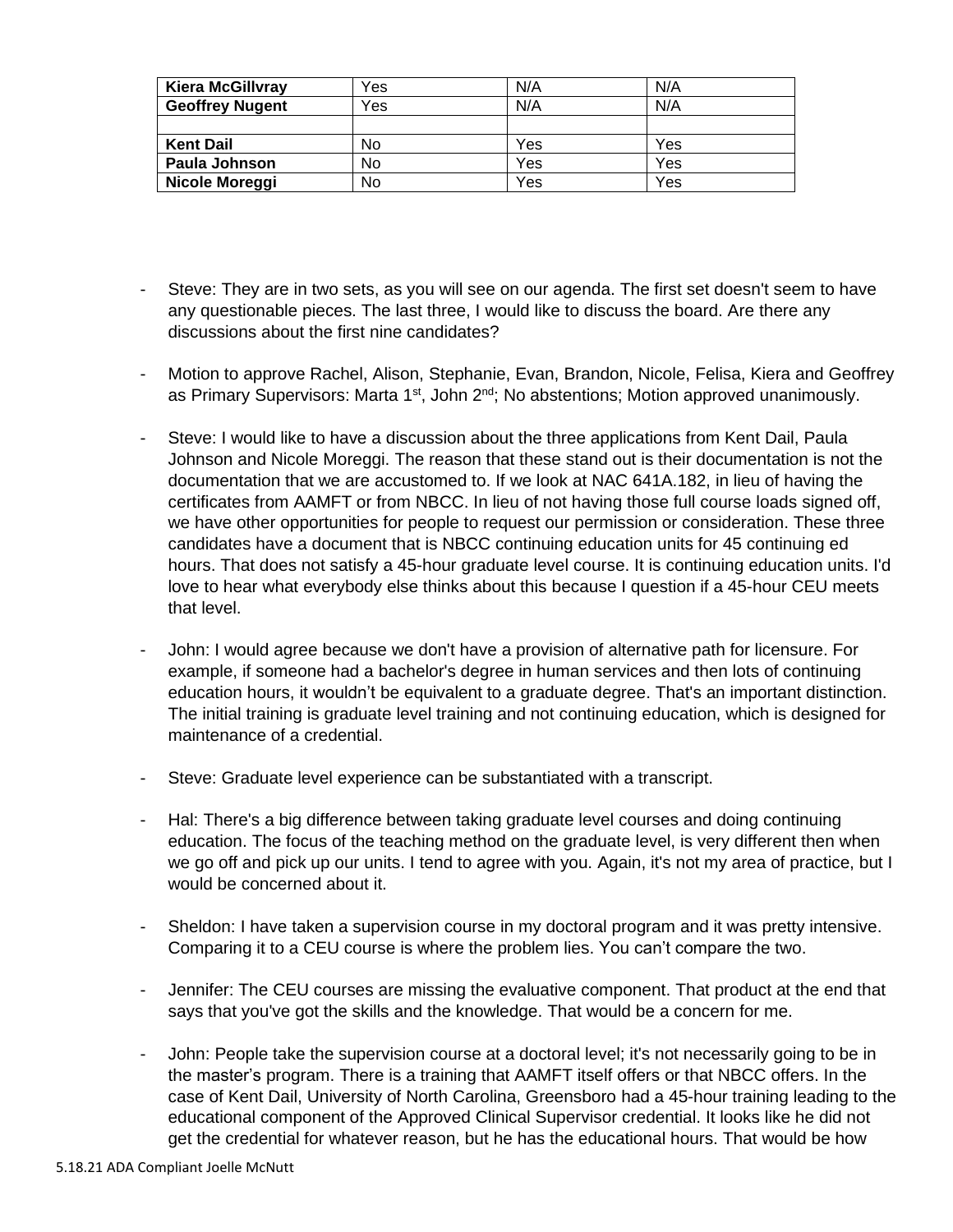most people get their supervision training, which is not necessarily at a graduate level course since those are most typically for doctoral programs.

- Steve: University of North Carolina is the CEU provider. That's their vendor number that signs off.
- John: I'm looking at the first one for Kent Dail and it says the Approved Clinical Supervisor training. So, it gives you continuing education units, but it is apparently an initial training.
- Steve: That CEU training is different from the Approved Clinical Supervisor certificates. The Center for Credentialing and Education assigns an ACS number so that they are an Approved Clinical Supervisor.
- John: That's right. There are a couple of components. The first is the education, which is documented here. Then hours of supervision of supervision, like AAMFT and of course, paying the fee. But that's not significant to us.
- Steve: It seems that those last three applicants are cobbling together what they think are the requirements without the final certificate from one of the organizations that certifies.
- John: Is the certificate itself what is necessary? I never paid that close attention to it because I always see people just have the certifications. It's kind of clear cut. I would defer to Henna. Is that how the wording is in our code or in our statute? Is it that must we have the credential?
- Henna: My recommendation would be that you want to be consistent with what you've done in the past and how you reviewed these types of applications in the past. You don't want to set a new precedent. Just be consistent with however you have reviewed similar types of applications.
- Sheldon: That's what we've done, and it's usually been a certification, whether it be through somebody receiving the coursework, through a doctoral program or through AAMFT approved course.
- Hal: If we decide to deny, we can deny based upon their not having that certificate and not get into the whole issue of whether it's equivalent or not, which is how we really get down a slippery slope. If we just say that we expect that certificate, we didn't see it and therefore they don't qualify. That at least narrows our basis for denial.
- Steve: I will await any motions. My view is I am uncomfortable moving forward with those three.
- Rodney Johnson: Will the board accept any public comment at this point?
- Steve: Yes, go ahead, sir.
- Rodney Johnson: Thank you. I'm looking at NAC 641A.182, in subsection four it says: "Except as otherwise provided in subsection 5, each potential primary supervisor must provide evidence satisfactory to the Board of completion of: (a) Supervisory training that consists of: (1) At least one graduate-level course taught by an instructor deemed appropriate by the Board, which includes at least 45 clock hours on the supervision of the practice of marriage and family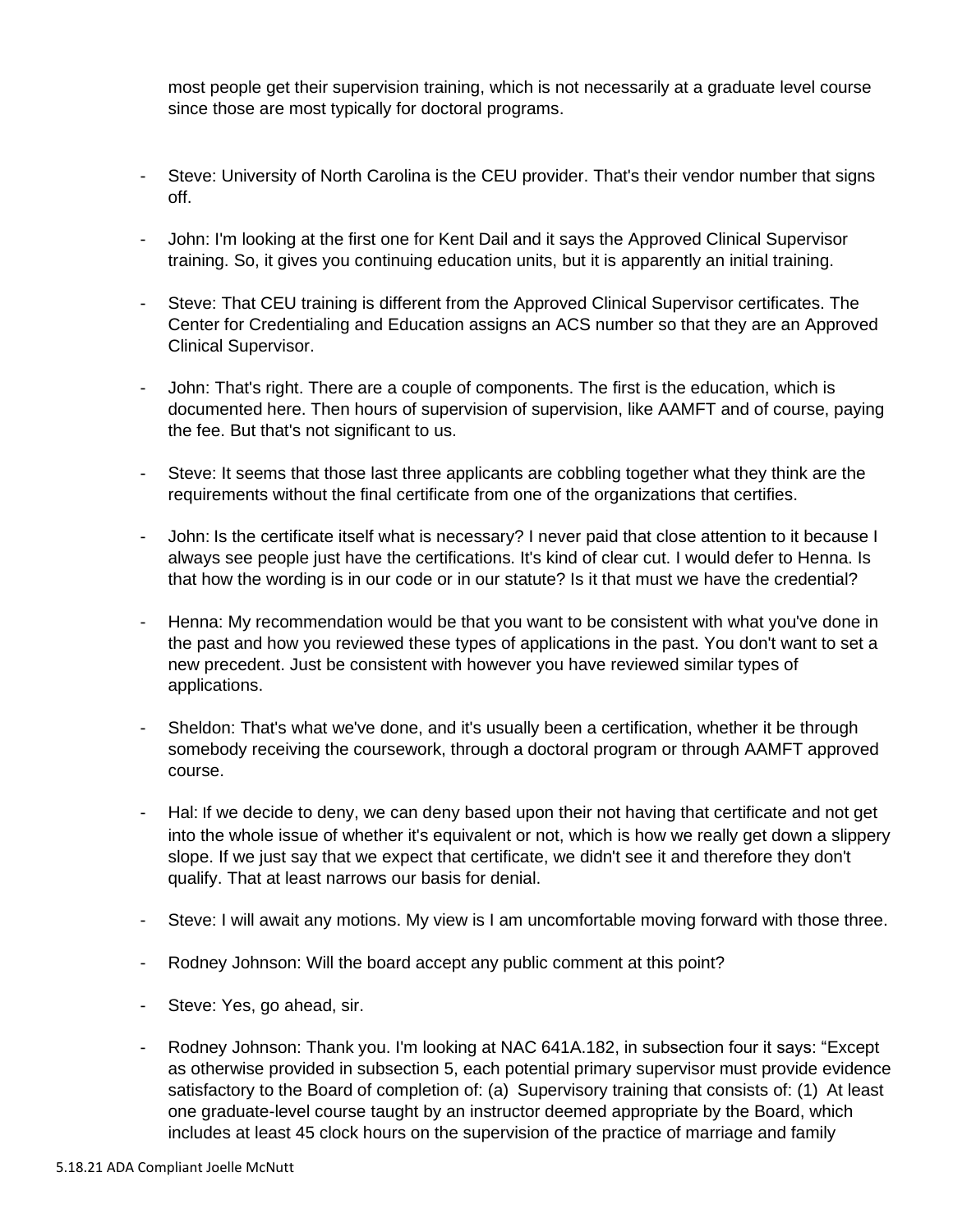therapy or the practice of clinical professional counseling, as applicable; or (2) A professional training program on supervision taught by an instructor deemed appropriate by the Board, which is provided by the American Association for Marriage and Family Therapy or the National Board for Certified Counselors, as applicable". It is my understanding that those that have taken this 45-hour CEU course should have a certificate from those folks that says that is course approved by the NBCC. Therefore, they have met the requirements of NAC 641A.182.

- Steve: I read that too, and I appreciate your detailed comment right there. The sticking point is "as deemed appropriate by the Board". Hence, our conversation on do we want to create a new precedent here.
- Rodney Johnson: So therefore, because the course was NBCC approved, you're going to ignore that.
- Steve: Well, NBCC trained as a CEU course, yes, but as a certification, that's why we're having our discussion.
- Sheldon: My question is what would an applicant need to do?
- Steve: We do have CPC approved supervisors on our Board.
- Marta: There's also that 45-hour course that would help qualify for the ACS certification under CCE, which is what many of the mental health counselors go for.
- Steve: I'd really like the feedback of the CPC board members on what their comfort level is on this.
- Marta: I am an AAMFT approved supervisor, but I also have my ACS. There is a program that you can go through under CCE. You can go through that and get your ACS certification, which then would easily qualify you to become a Nevada state approved supervisor.
- John: I would like to echo what Henna said, that we are consistent rather than setting new precedent, so the question is, what have we been doing? Joelle, in your memory, in terms of approval of supervisors, how did we handle those who have not been certified by NBCC or AAMFT?
- Joelle: I would let applicants know that they need to move forward with the process for ACS certification through NBCC.
- Steve: This is the first time I have seen this 45-hour continuing education course submitted.
- John: I would be in favor of continuing what we've been doing. They need to get the credential. If you have the training and supervised experience, why are you not getting the credential?
- Steve: I think this was probably the approach of getting the credential, so with our direction of steering them toward getting the full ACS assigned number.
- Jenny: I want to echo what was said earlier that graduate level coursework usually combines an evaluation piece and I think that's just where a CEU does seem different than a graduate level course.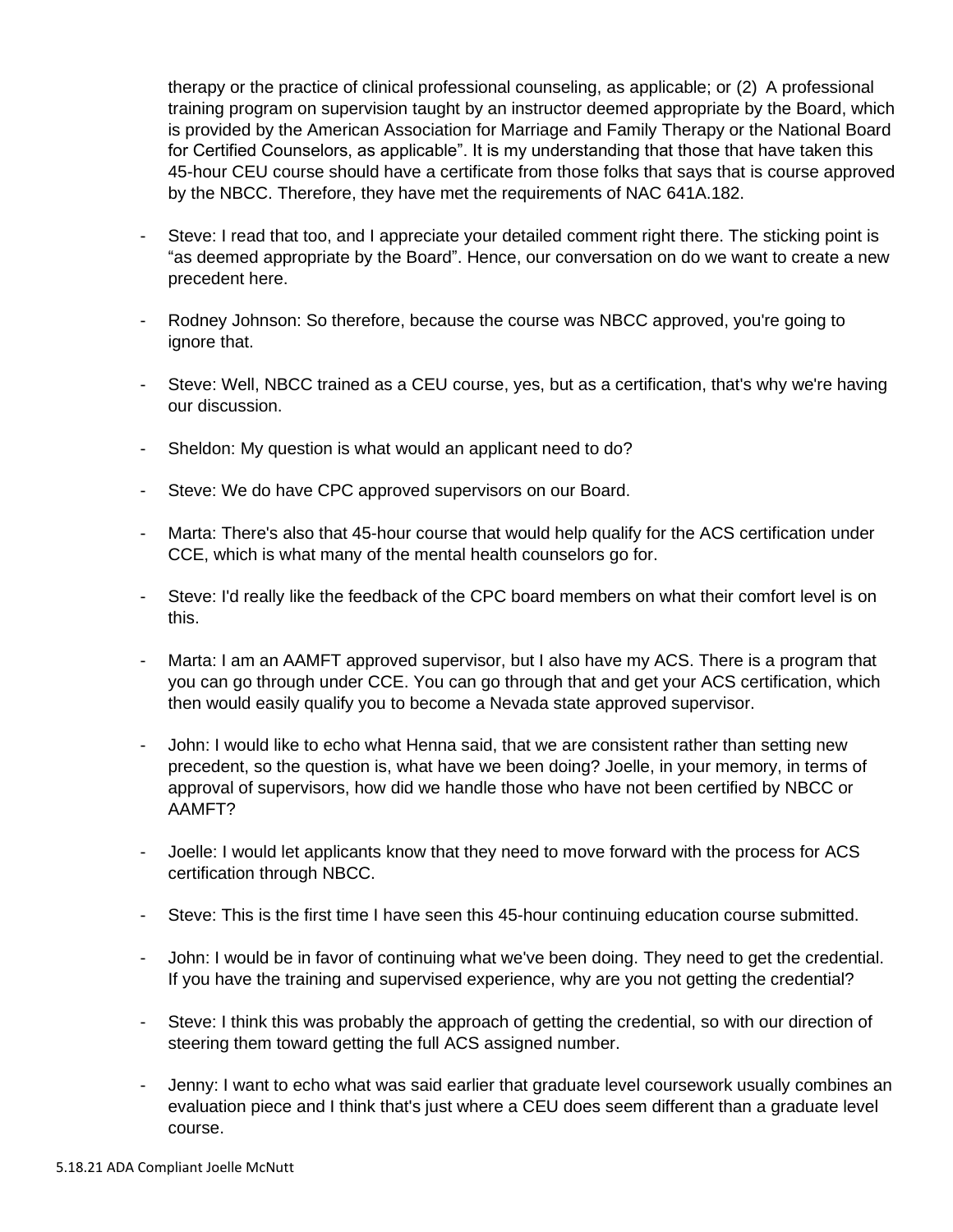- Steve: Henna Rasul, any feedback?
- Henna: Again, I'll just reiterate that you want to be consistent. First and foremost, your job as a Board is to protect the public and enforce the qualifications as they are written in statute and regulation, as well as what you've done the past. You want to be consistent.
- Steve: I appreciate your direction. So, we are looking at qualifications, not training. Can we have a motion to deny the last three applicants for their primary supervisory role and encourage them to get the full credential from ACS or AAMFT?
- Motion to deny the last three applicants primary supervisor applications pending full credential from ACS or AAMFT: Sheldon  $1<sup>st</sup>$ , Marta  $2<sup>nd</sup>$ ; No abstentions; Motion approved unanimously.
- 7. Review, discussion, and possible action regarding Lissette Artiga's application for licensure as a CPC intern (For discussion/possible action)
	- Steve: Joelle, would you walk us through this, please?
	- Joelle: Lissette appeared at the Board meeting on April  $16<sup>th</sup>$ . She wanted to address the Board to approve her application for intern licensure. She had a gap in licensure status. At that time, the Board reviewed the reasons why her primary supervisor at the time suggested that she take a break. Lissette was able to articulate for us what had happened, as well as a loose plan on what to do moving forward. At the April 16<sup>th</sup> meeting, the Board decided to ask Ms. Artiga back at the next Board meeting to formalize a supervision plan to include self-care, as well as a contingency plan to make sure that clients were taken care of as well. Ms. Artiga, as well as her supervisor, Brandon Lane, are here to articulate the details of that plan.
	- Steve: I hope that we all read through the plan. I am over the moon and just so impressed on the level of detail that you responded with. It is just a home run of an internship plan with detail on how you're going to care for yourself, your clients, and your internship. Let's take a little bit of comment from our applicant. Would either of you, Brandon, or Ms. Artiga, like to say anything?
	- Lissette: Good morning. I wanted to say thank you for giving me the opportunity to come back again and to speak on my behalf and to have my supervisor here today with us.
	- Steve: Lissette, thank you for taking the opportunity. You really collected a lot of thoughts and a lot of detail. I think that speaks very loudly about your intentions.
	- Lissette: Thank you.
	- Steve: Would you or your supervisor like to offer any other words?
	- Brandon: I'm getting to know Lissette and meeting with her to go through this detailed plan, I definitely think we have a good plan in place and that she is on the right track. After some of the unfortunate things that she has gone through and dealt with, I do think that that can help her, and she will be an excellent therapist going forward. I have spoken with her and let her know that I will be available for her.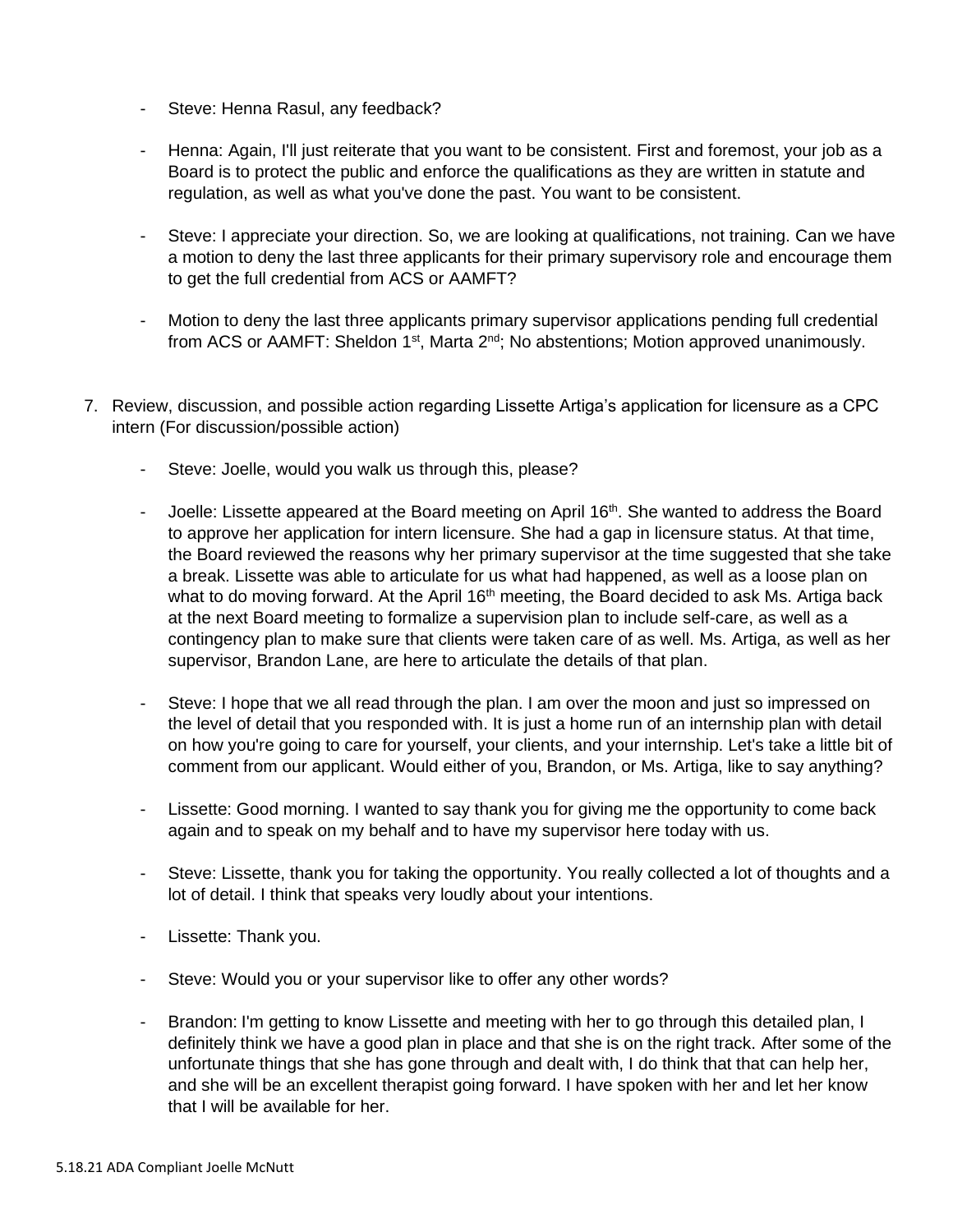- Steve: The outline on the work that you'll be doing with supervision with your supervisor right there on your right. It is incumbent on the two of you to really focus and stay diligent about selfcare, about care of clients, about supervisory activities. So. Thank you for coming back and drive in that and the other questions or comments from the board.
- Sheldon: I was reviewing the plan. This is a great plan. You have been through a lot. You mention undergoing therapy once every other month. Do you feel that is sufficient?
- Lissette: The things that I wanted to work on continue to be addressed. If I did need additional counseling, I would receive it, but right now, at this time, I feel like all the things that have occurred I have addressed.
- Steve: I want to steer us back to reviewing the merits of your application, the outline on the work that you'll be doing with supervision with your supervisor right there on your right. It is incumbent on the two of you to really focus and stay diligent about self-care, about care of clients, about supervisory activities. Thank you for coming back.
- Hal: I want to make one comment. I'm looking over these pages and a statement that stands out to me is: "I know to ask for help". As you know from the April meeting that I was very concerned that you had supervisors and you didn't really access their ability to assist you, not just with regards to clients, but what was going on in your life. The most important statement in this plan may be, "I know to ask for help". If you have problems, you've got to ask supervisors. You can talk to your counselors. The biggest mistake people make is trying to handle situations by themselves. If you need help, you need help. After all, this is a profession which, in fact, gives help to people who need help. OK, so we've all got to be aware of that. The fact that you included that small statement to me says the most. That is what I was looking for when I was talking to you at that April meeting. I think there's been great progress here in terms of really looking at what happened and then going from that point and say, OK, what do we need to do to make sure that doesn't happen again? I'm pretty comfortable with what's going on.
- Motion to approve Ms. Artiga's application for CPC intern licensure: Hal 1<sup>st</sup>, Marta 2<sup>nd</sup>; No abstentions; Motion approved unanimously.
- 8. Review, discussion, and possible action regarding Kimberly Carrington's application for licensure as a CPC intern (For discussion/possible action)
	- Steve: Let's review our supporting documentation and have a discussion.
	- Joelle: Ms. Carrington applied for CPC intern licensure and she disclosed on her application that she applied for intern licensure in the state of Arizona and her application was denied by the Arizona Board. She and her supervisor are here to get some guidance and to have her application for internship approved.
	- Steve: Ms. Carrington, thank you for coming. Would you like to take a couple of moments?
	- Kimberly: Thank you for your time. I appreciate being here. Did you want me to go over what happened?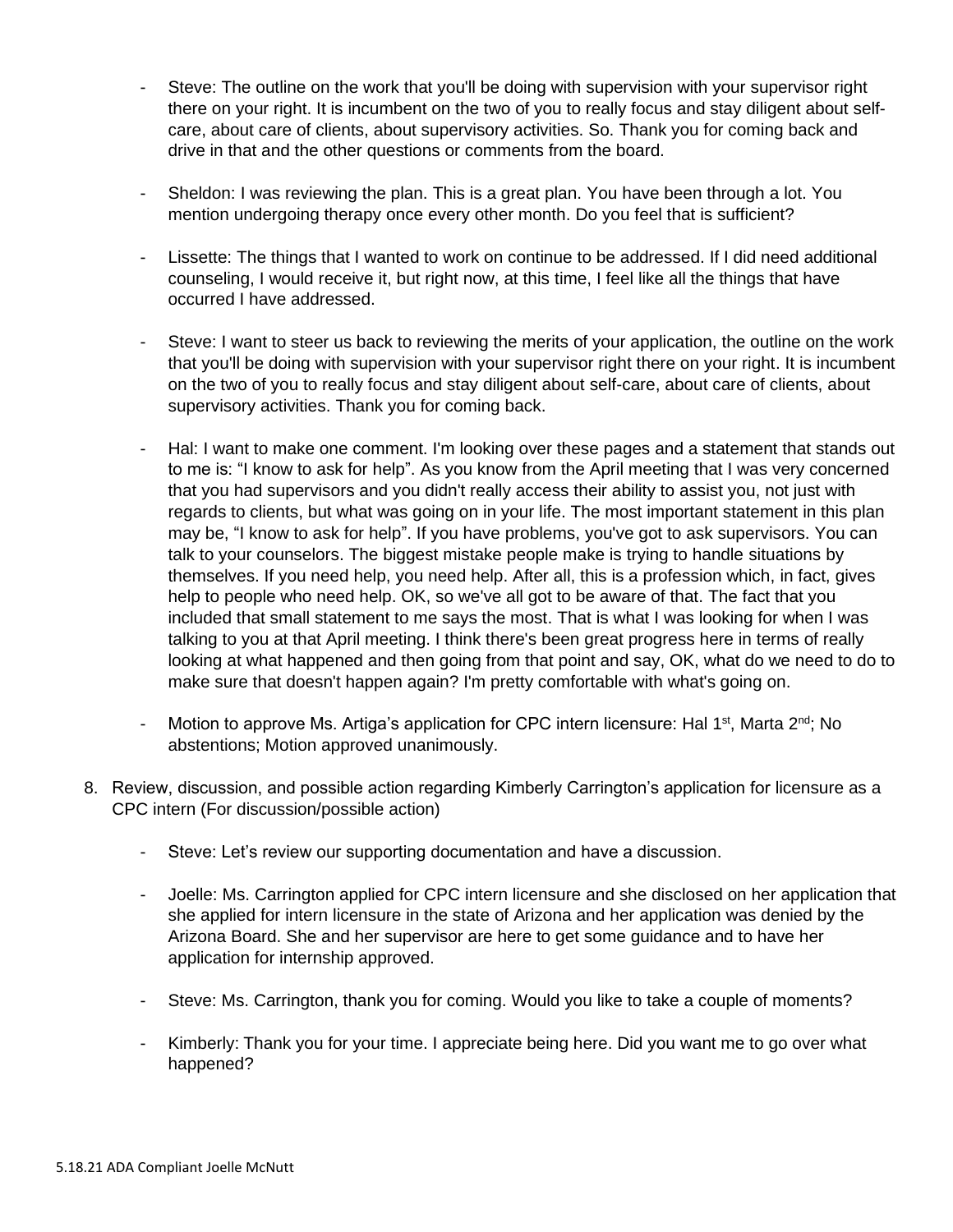- Steve: I don't think that it's necessary for you to unpeel your personal life. I suppose it is appropriate for us to ask for an explanation of your detailed internship proposal with your supervisor, so the two of you to speak to that.
- Kimberly: James is my primary supervisor, and I did disclose to him what happened, and he said he's willing to work with me on that. Anytime something comes up I will immediately address it rather than put it off. And he's been very open and helpful during this process. So, I trust that we have a good rapport and that will continue and build on that.
- Steve: Ms. Carrington, please articulate with some specificity your internship proposal and plan. Where will you be working? With whom? How often?
- Kimberly: I haven't received a job yet just because I need to get the licensure first. I'm hoping to work in a mental health crisis facility or with clients with substance abuse. I want to work with people from lower socioeconomic backgrounds and things like that.
- Steve: James Brittain, you're the supervisor, correct?
- James: Correct
- Steve: Will you walk the Board through what your expectations of an internship will entail for her?
- James: Yes, I'd be happy to do that. First, I want to say I appreciate you having me and for all the work that you do as a Board. I've spoken with Kim and we've had a couple of very thorough discussions in regard to her background and some of her past struggles. We've discussed her plan in complying with all the Board regulations in the state of Nevada. We've also discussed our plan as a supervisor/intern and how I can support her in her personal and professional goals. We've discussed options in terms of self-care, the importance of that, what that means working in that specific setting that she wants to work in, and how I can support her as being that I am dually licensed as a drug and alcohol counselor and a supervisor through that Board. I do support Kim in her goals of obtaining licensure as a CPC intern in the state of Nevada.
- Hal: I like the fact the supervisor has the background in drug and alcohol counseling. I think that would help in terms of seeing problems early if problems are happening. I do like that this particular supervisor seems to be particularly tailored to this case.
- Steve: Kim, it seems like you've done your work and your transparency is evident. I just want to note that transparency is key.
- Kimberly: Thank you. I appreciate that.
- Motion to approve Ms. Carrington's application for CPC intern licensure: Marta 1<sup>st</sup>, Jennifer 2<sup>nd</sup>; No abstentions; Motion approved unanimously.
- 9. This agenda item was removed.
- 10. Review, discussion, and possible action regarding Board hosted test preparation workshops to support interns struggling to pass the national exams – Sheldon Jacobs (For discussion/possible action)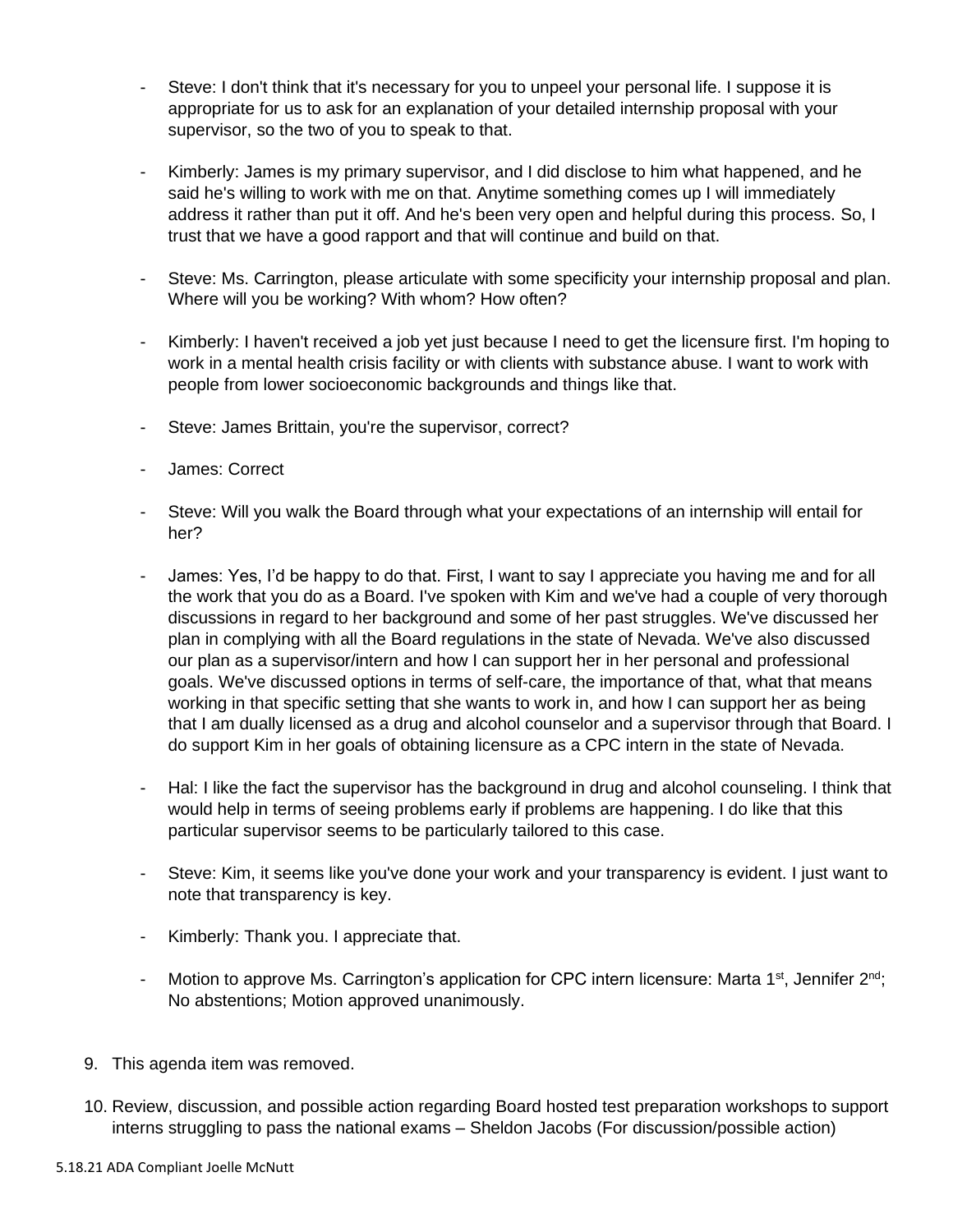- Sheldon: Thank you for allowing me to have some time on today's agenda. Today's full agenda is full, so I'll be quick. One of the things that I've noticed over the past couple of years are the issues interns are having passing the MFT national exam. I also noticed that there is a pattern for interns of color, especially black interns. These are people that are tactful, obviously educated, offer a lot to their clients and to their community and the fact that they can't get fully licensed because they can't pass the exam is somewhat troubling. Especially when I see the sheer numbers. I don't know if there's any data that supports that, but I do notice that there has been a high number of black interns that have difficulty passing the exam. I know in the past, maybe about four or five years ago, we had sponsored a training. I believe it was on suicide. I want to start some discussion. My question for my Board colleagues is: What are your thoughts on us doing something? Maybe a yearly workshop or something where we provide some instruction in terms of the exam including things to look for, things to study, that sort of thing? We could hire an outside person to do this. I know in the past we've sponsored other trainings. Why not have a training so that we can better support our interns and get them on a path where they may have some success when it comes to passing the exam?
- Steve: Like a tips and tricks training on how people can get their head space and consistency on this exam. Thanks, Sheldon. Who has some thoughts about this?
- Hal: We will put passing the exam to the side for the moment. We need people to pass the exam, and particularly if the counseling community is lacking in the necessary diversity to reach out to those people who need counseling, then that's very much a concern that we should have. We should have people who can reach out to their communities and if they're not passing the exam, then they're not in a position to do that. I think it's a real legitimate concern. I'm not sure how we deal with it, but I want to point out, if that's a problem, then that's something we need to deal with in one way or another.
- Marta: I've had one intern who probably took that exam six times, the MFT, and finally passed it. They took several different programs to. This was a person who studied constantly and was an excellent therapist. He finally passed it, but it was a struggle. Many of my interns now are not even taking the exam without going through an additional study program that's costing them upwards of \$400.00 because they're so concerned about not passing. The people that are taking those seem to be passing the first or second time. However, I agree with Sheldon. They studied so hard, they're under excellent supervision. What's going on? Why are they not able to pass? I don't know. I do know that AMFTRB is addressing bias and they have formed a committee to see if there is a bias on that MFT exam. In my understanding it is examining why certain people, groups, people of color are not able to pass. As far as the CPC exam, I see people not being able to pass that one to. They're passing the Information Gathering portion, but not the second portion, the Decision Making and they purchase those study programs. These very dedicated interns, as Sheldon has said. And they're excellent at what they do. I think it would be nice for us to sponsor a yearly workshop for some for our interns to be able to go to.
- Steve: We're just brainstorming here but I think it would be cool to have a panel of supervisors essentially offering tips and suggestions on how to prep, how to get your head space, the consistency and immersion on the material. But it is not lost on me that it disproportionately targets folks. If you've got a \$400.00 program that's a pretty rigorous program, but a cost that obviously neglects certain socio-economic status. Yes.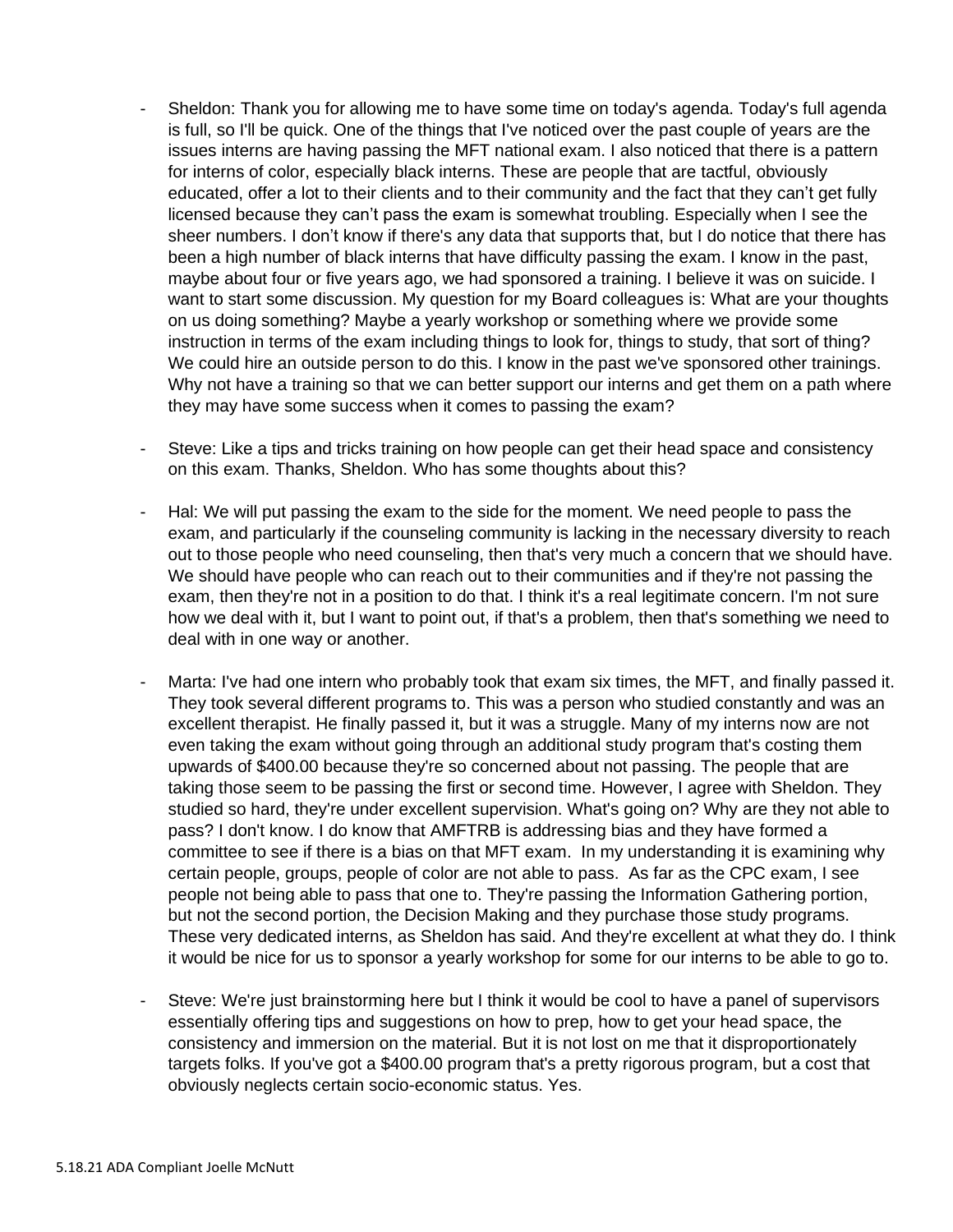- Sara: One thing I'd be curious about, I'm wondering is if we can start tracking that in Certemy and start getting some hard data on the passing rate.
- Joelle: I can check with Certemy to build custom fields and then we would be able to extract the data.
- John: I think that would be really good data to have. Did people purchase and utilize a prep program? What the relationship is with passing rate? If I could just share my experience, I took the NCE in my doc program, which was allowed because it was a CACREP program. I passed the first time. All the knowledge was fresh, and it was all theoretical knowledge. What the clinical (credentialing) exams are supposed to do is not just test the knowledge that you gained in graduate school, but how do you put it all together? We've seen educationally, the decline in critical thinking, the decline in ability to conceptualize clients. To me, that is central to being able to be able to deliver treatment. Why do you choose this particular treatment protocol? I think there's a larger issue here. It means that people have to supplement typically just what they would get from school and not just be able to integrate it organically in their intern experience, which is ideal. They have to do what I, and others, have done with a clinical exam and purchase a program. In my cased, the practice exams were great because it was like no test I had ever taken before. Those practice exams were gold for me. This raises another ethical issue. This is also where people, at least in different socioeconomic settings, are impacted differentially because these prep programs are expensive. We need to be careful in endorsing specific ones.
- Hal: Most attorneys, before they take the BAR exam, take a B.A.R. or whatever it's called. Now, why take that? It's not about what you know. It's about how to take the exam. They are exam taking programs so that that you know what you need to put down and how you need to answer those questions. It's not a test your knowledge necessarily. It's a test of applying your knowledge to what the exam writers are looking for in terms of answers.
- Steve: I would like to keep talking about this in the future and see what we can put together in person down in Vegas and one up in the north. What that would look like is still a very interesting concept. I hope that with our software, we can start data sorting University programs and training programs. If we found certain programs have better or worse pass rates, that would be very important information for Universities to know.
- John: It would also be helpful to look at it in terms of disciplinary actions. Where was their educational training from? There's no immediate thought for use for that but it would be helpful information to have.
- Sheldon: I think I saw something that looked at the graduate programs and the passage rate on the national exam. I'm not sure how that is tracked and how it's being extrapolated but it's out there already.
- Steve: I'd like to take part in test prep program for our interns. I don't know where to go with this today. It's not particularly actionable, but let's all agree that we'll keep talking about this and hopefully put some together. Anything further on that?
- Dr. Hart: This has been a pet peeve of mine for at least three years. Finally, two or three of my interns have passed the MFT licensing exam after taking it five, six and seven times. What I've noticed as we study the exam questions in our supervision, is that It's very much like the EPPP exam for psychologists. The other thing I've noticed is that my interns are significantly older, and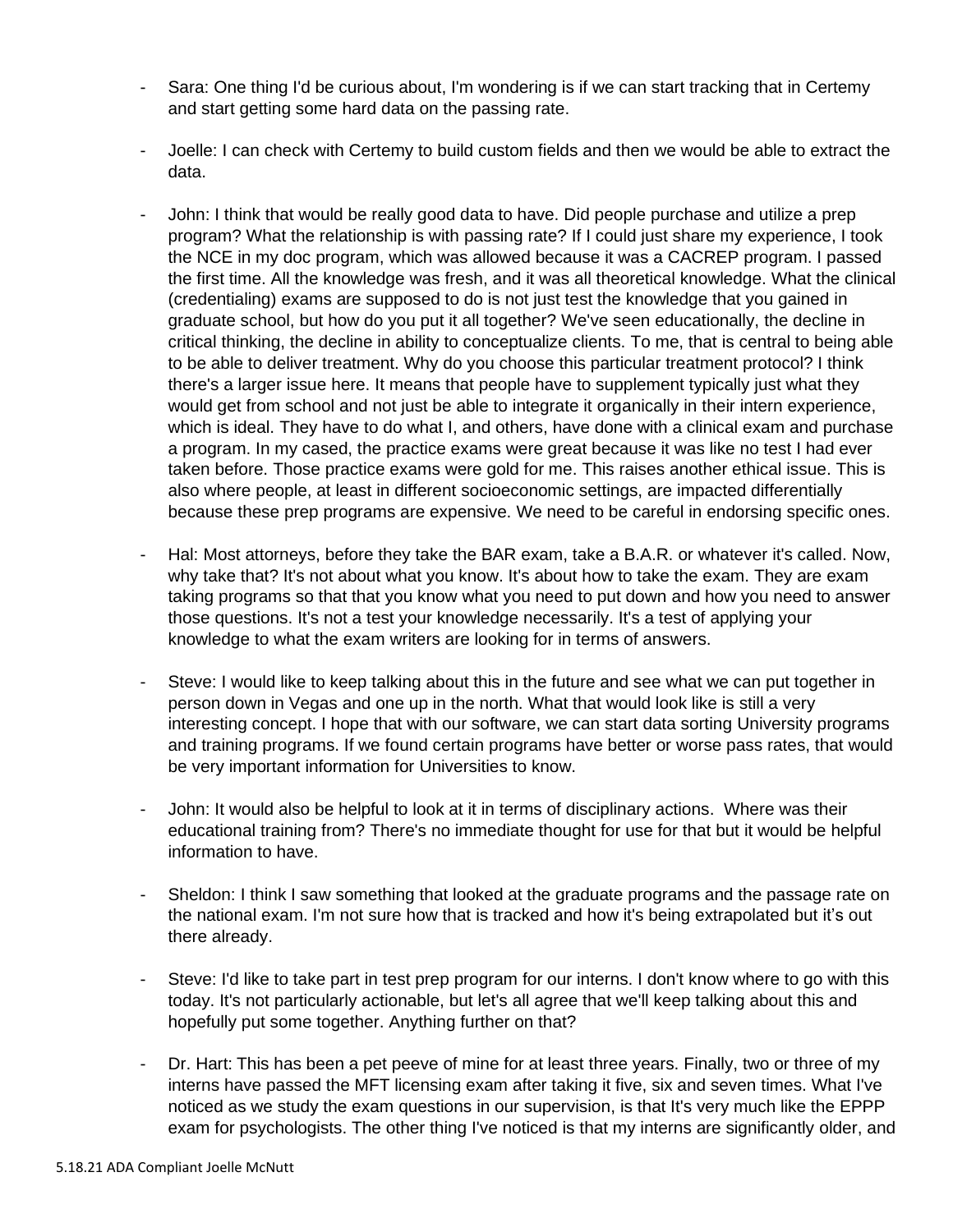we have that that time in life where we have less cognitive flexibility. If you have seven, eight, 10, 11 or 12 subject matters, then they're not able to actually hold all that information in their heads and so they lose those pieces of information. That's been a huge frustration for many of my interns. I'm glad that they reduced the amount of questions. That actually allowed a percentage of my interns to pass. But I have a couple of them that are aging, and I am concerned they'll be with me for quite some time. Thank you for letting me share.

- 11. Review, discussion, and possible action regarding Board Budget through FYE ending 06/30/2022 (For discussion/possible action)
	- Joelle: Sara, Steph and I worked through the budget created it on a very conservative number of renewals. We did that to account for people not renewing their license and people choosing to go inactive versus actively renewing. We choose a conservative approach. I used historical data from 2020 to calculate how much revenue we would take in fees for applications, registration fees and CEU provider fees. Other types of fees were taken into consideration, but those amounts were nominal. If the Board office needs to hire someone else in the future, there's room in the budget to do that. So overall, it looks really good. We do have a surplus and we have more than enough funding to continue the operation of the Board office.
	- Steve: It is very detail oriented, and I really appreciate that. Your conservative budget has extremely high likelihood that we will be in the black and never be underwater.
	- Joelle: That is correct.
	- Motion to approve the budget for fiscal year ending June 30, 2022. Jennifer 1<sup>st</sup>, Marta 2<sup>nd</sup>; No abstentions; Motion approved unanimously.
- 12. Review, discussion, and possible action regarding approval of Certemy contract. (For discussion/possible action)
	- Steve: Joelle, walk us through why we needed to revisit Certemy contract again.
	- Joelle: The previous contract signed last year was improperly executed. Our Board now has a Contract Manager assigned by the State of Nevada Purchasing Department.
	- Steve: It's legitimate. You have terrific people that you have working with you. Three cheers for detail.
	- Joelle: I have just one more thing to add for clarity. The contract is the same as what was presented to the Board last year.
	- Steve: They clarified their statement of work?
	- Joelle: Correct, yes.
	- Sara: Joelle, did you say in the future, when we decide to re-up this contract, is there a limit on the number of years?
	- Joelle: Yes, it will have to be a four-year term because that is what the State's guidance is on that. Henna, that is correct, right?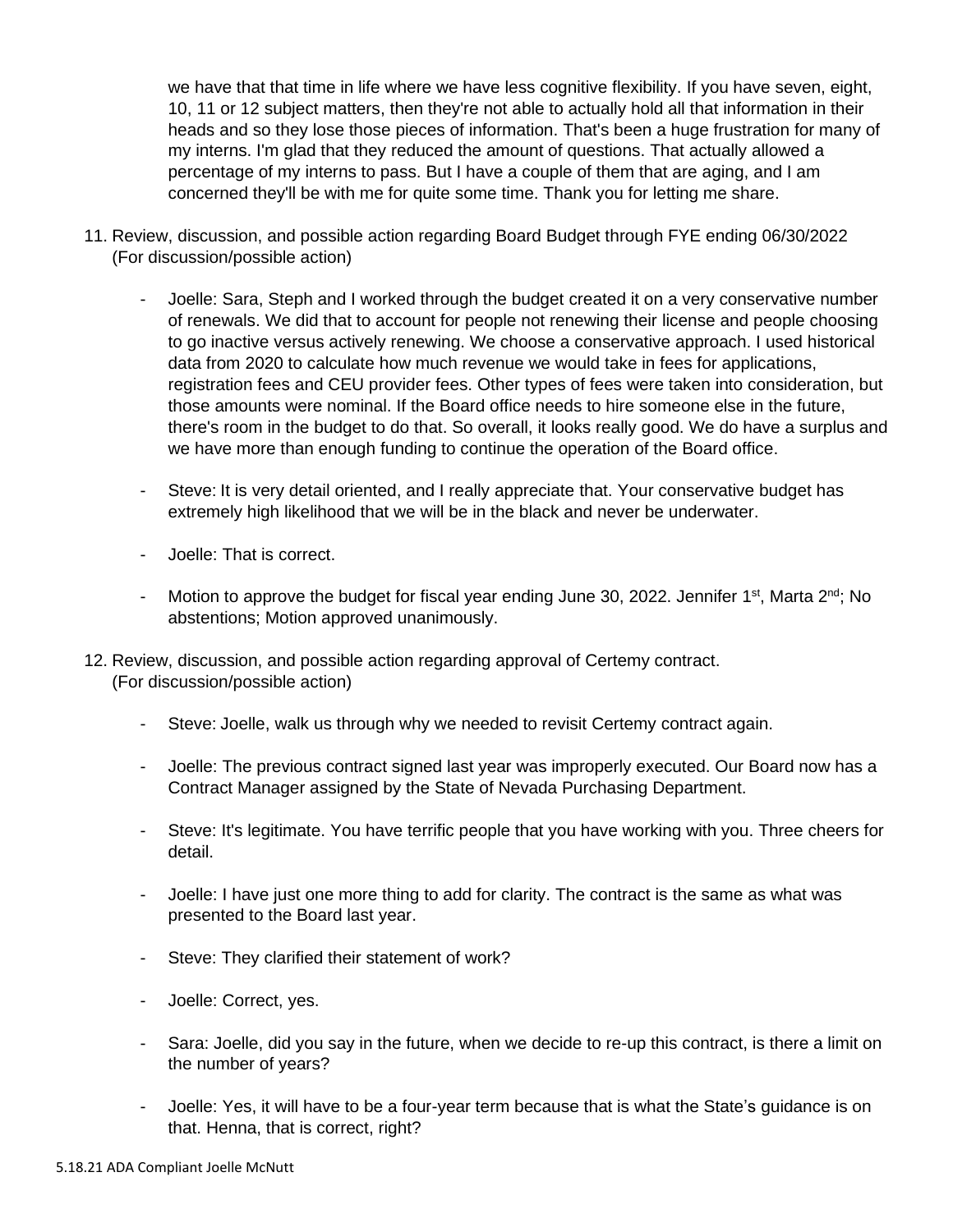- Henna: Yes, that is correct.
- Joelle: When it comes to time for renewal, I will negotiate with Certemy to make sure that we still are at a good price point while adhering to what the state requires.
- Motion to approve the Certemy contract: Sheldon  $1^{st}$ , Jenny  $2^{nd}$ ; No abstentions; Motion approved unanimously.
- 13. Review, discussion, and possible action to approve the Numbers, Inc. Bookkeeping contract. (For discussion/possible action)
	- Joelle: Numbers, Inc. is a bookkeeping service. You do have a letter of recommendation from the Funeral Board in your supporting documents. This company came highly recommended by the Executive Director of the Occupational Therapy Board. Loretta is also the Executive Director for two other Boards as well. They have worked together for almost a decade. The reason I feel it's important to have a bookkeeping service is that it allows for more internal controls. It is beneficial for more eyes to see what's happening in terms of the budget and to ensure fiscal responsibility. You'll see from the contract, she will handle payroll, PERS, PEBP and unemployment. Like I said, she comes highly recommended and she's very familiar and competent in the area of deferred revenue accounting, which is something that we need because we now have biennial renewals.
	- Steve: She's legitimate. She's experienced. They're going to have a clean sheet for us, and we went through state contracting.
	- Sara: I'm in favor of it. Another pair of eyes will be helpful, especially from somebody outside of the Board office.
	- Motion to approve Numbers, Inc. contract: Sara 1<sup>st</sup>, Sheldon 2<sup>nd</sup>; No abstentions; Motion approved unanimously.
- 14. Review, discussion, and possible action to approve the Board's participation in the Professional and Occupational Licensing Boards Administrative Collaborative (For discussion/possible action)
	- Joelle: This agenda item is to properly execute participation in the Administrative Collaborative. It helps to ensure that Boards are adhering to State regulations and are in compliance with what the State wants us to report. It's a great collaborative opportunity to understand what other boards are doing and how other Executive Directors are operating.
	- John: Is this State or National?
	- Joelle: It is State.
	- John: I think this is a really good move. Instead of every Board re-inventing the wheel at every turn.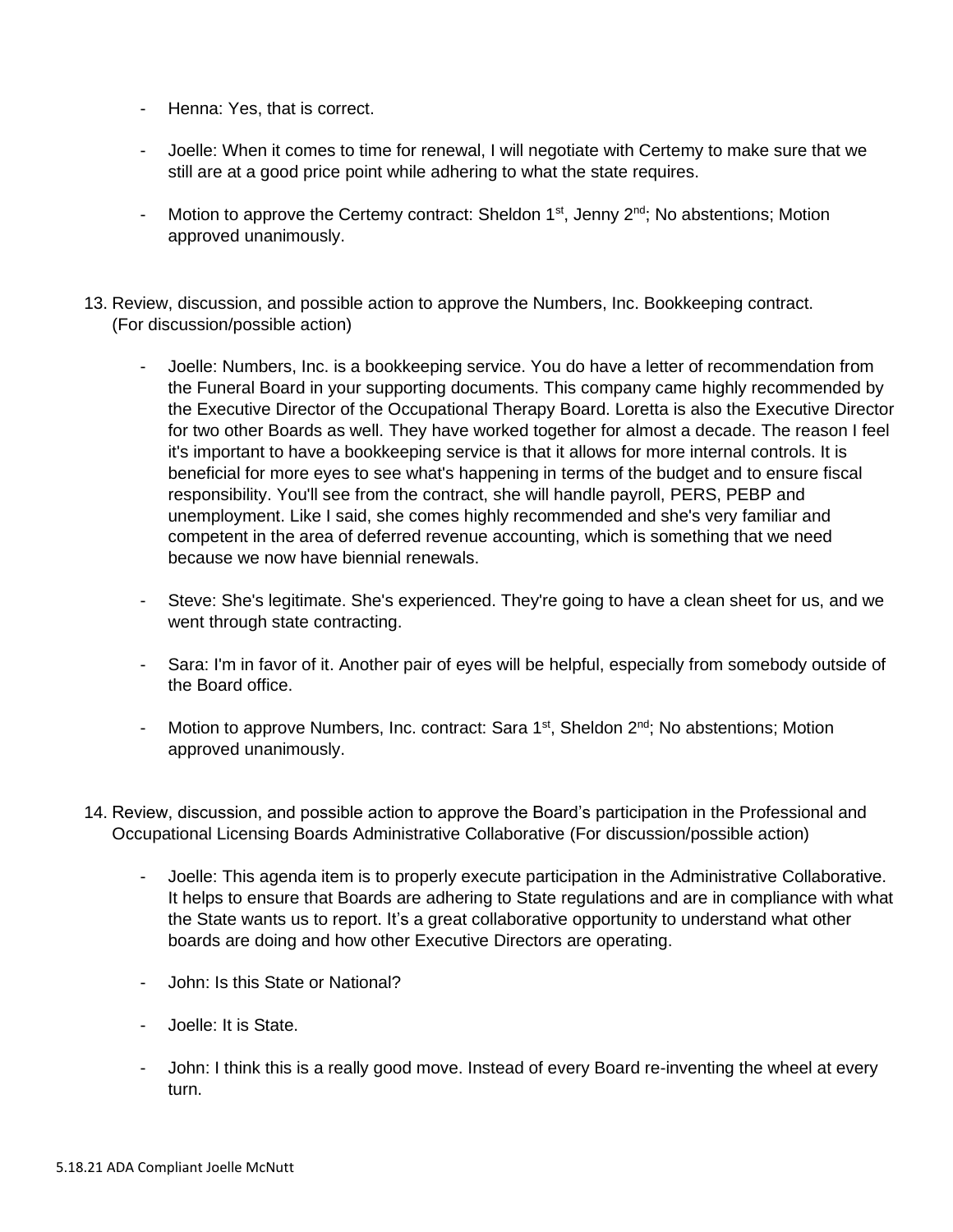- Motion to approve the Board's participation in the Professional and Occupational Licensing Boards Administrative Collaborative: John  $1<sup>st</sup>$ , Hal  $2<sup>nd</sup>$ ; No abstentions; Motion approved unanimously.
- 15. Nomination and election of Board Officers for the 2021-2022 fiscal year pursuant to NRS 641A.140 (For discussion/possible action)
	- Steve: I am in the Chair position, John as Vice Chair and Sara as Secretary/Treasurer.
	- Hal: Are you all willing to serve another term?
	- Steve: I am willing to serve.
	- John: I am willing to serve.
	- Sara: I am willing to serve.
	- Steve: Does anyone want to step in and take over the controls?
	- Hal: I think it's a winning team. Why would we fire a winning team at this point?
	- Motion to re-elect the three current Board Officers for the 2021-2022 fiscal year pursuant to NRS 641A.140 in their respective offices: Hal 1<sup>st</sup>, Marta 2<sup>nd</sup>; No abstentions; Motion approved unanimously.
- 16. Report from President (Advisement)
	- Steve: I just want everybody to understand that I will lead quietly, or I will facilitate quietly unless there's reason to do otherwise. I'm incredibly proud, comfortable, and confident with where this Board is right now. That office is a high-performing machine right now. It's clean. There's compliance with the State. So obviously there's not a lot of work from my chair except to facilitate because the talent's down there in Vegas and that office. So, I do not have anything more to add.
- 17. Report from Treasurer (Advisement)
	- Sara: One thing I just want to everyone to start thinking about for the future, as Certemy is getting ready for renewals, we'll have credit card integration. Credit card fees are included in the budget. One thing we could consider is charging a convenience fee. I just want people to think about whether we're willing to do that or if we should absorb it as the cost of doing business.
	- Steve: Good call. It's like 3.5% for those transactions, right?
	- Sara: Yes.
	- John: Can you still do it manually? Can you walk in or mail in with a check? In other words, if this is the only way to do it, we can't charge a convenience fee because there's no inconvenient alternative.
	- Joelle: Yes, I can take manual payments.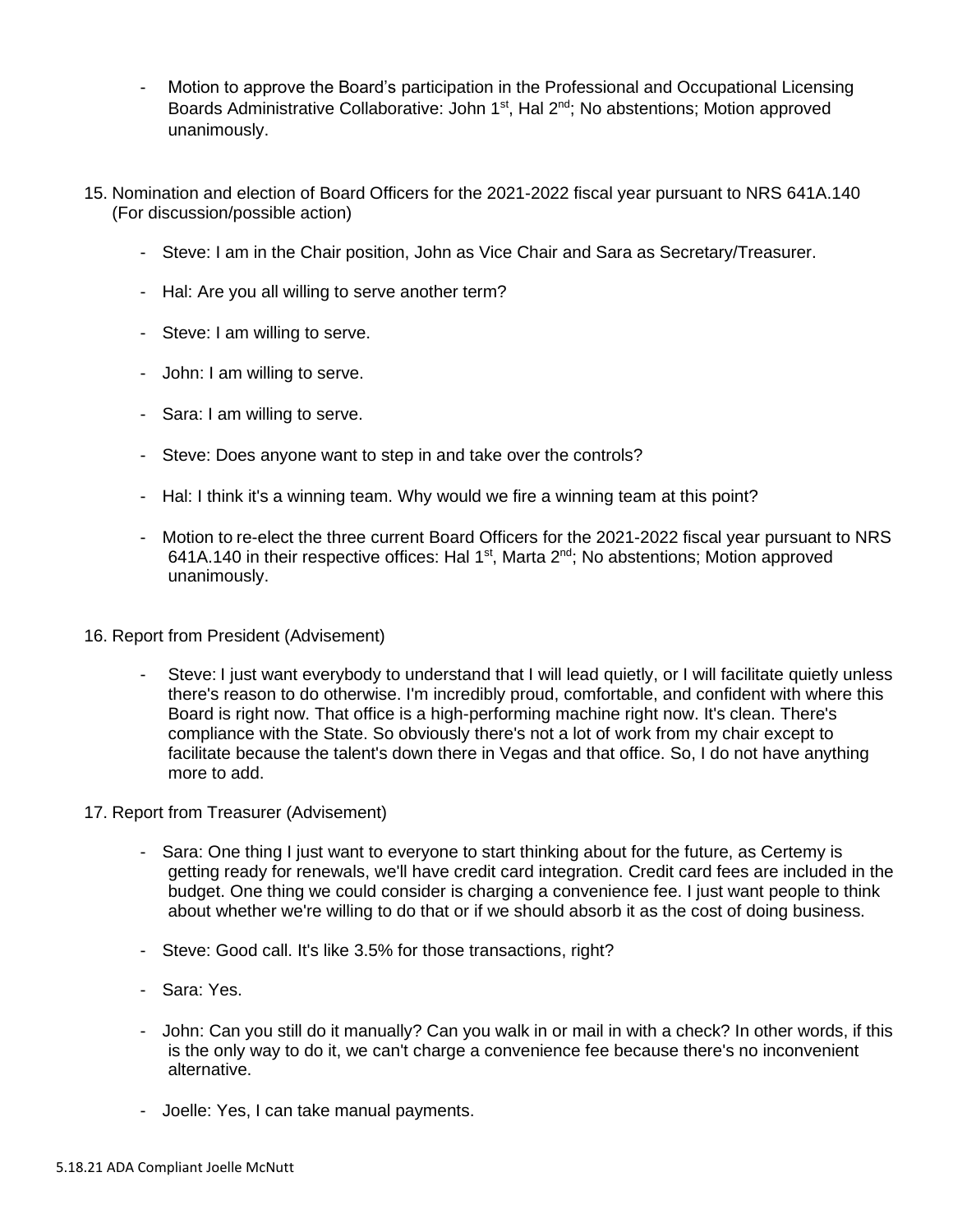- Sara: It's already built into the budget, the fees, if we're absorbing it. It's already built into the budget.
- Marta: If our budget can absorb it, I would support us absorbing it.
- Sara: I would like for us to start an Emergency Fund with any surplus from the Budget.
- 18. Report from Executive Director (Advisement)
	- Joelle: In compliance with State Controller's office request for information. I sent out an email to all fully licensed people to request that they log into Certemy and enter in demographic information. The report is due to the Controller's office on 8/1/2021 and I am working with Certemy to construct the report I need to extract the data collected. Our website was not in ADA compliance. I removed over 300 non-compliant documents from our website and went through an ADA Document Remediation training. Legislative updates:
		- $\circ$  SB335 was the bill in session this year to create the division of Occupational Licensing within the Department of Business and Industry. The purpose of this bill was to dissolve various boards and put them into a new department within the Department of Business and Industry. That bill failed without a floor vote. That's good news for our Board because we can continue to operate independently and with autonomy.
		- $\circ$  SB44 was passed effective 7/1/2021. This bill added language to our NRS and allows us to get federal background checks for applicants. I spoke with the Department of Public Safety and on June 30<sup>th</sup>, they sent that for review and approval with the FBI. SB44 reduces initial application fees for active members of the armed forces, veterans, and their spouses. I worked with Certemy on that, so our applications are already updated.
		- $\circ$  AB253 including revisions to Open Meeting Law and some of the changes are that we don't need to post a meeting notice in three places anymore and we don't need to post it in libraries. We just need to be able to post it on our website, which it is, and then in a physical location, which is the Board office. Henna, is there anything I missed?
	- Henna: I believe also on the state website, right?
	- Joelle: Yes, that is correct. It is posted there too.
	- Steve: No change in posting minutes? We've had some folks wanting to know where they are.
	- Joelle: That's my next point. By the end of today, I'll get all approved minutes posted to the website. I did have a couple of people reach out to me and ask about the minutes, and I did respond with giving them a draft copy with the watermark to let them know the ones that were not approved. I did comply with any requests that that came in for that. We haven't really had any blips in productivity in the office. We've been consistently licensing people and processing applications through the transition period.
	- Henna: What has come out in the last legislative session is the only time a Board is required to post the meeting packet prior to the meeting date would be if the meeting is solely virtual. If it's a hybrid, where there's a physical location and it's virtual, there is no requirement to post the packet on the website because there is a physical location.
	- Steve: With COVID restrictions being lifted, we have the hybrid opportunity?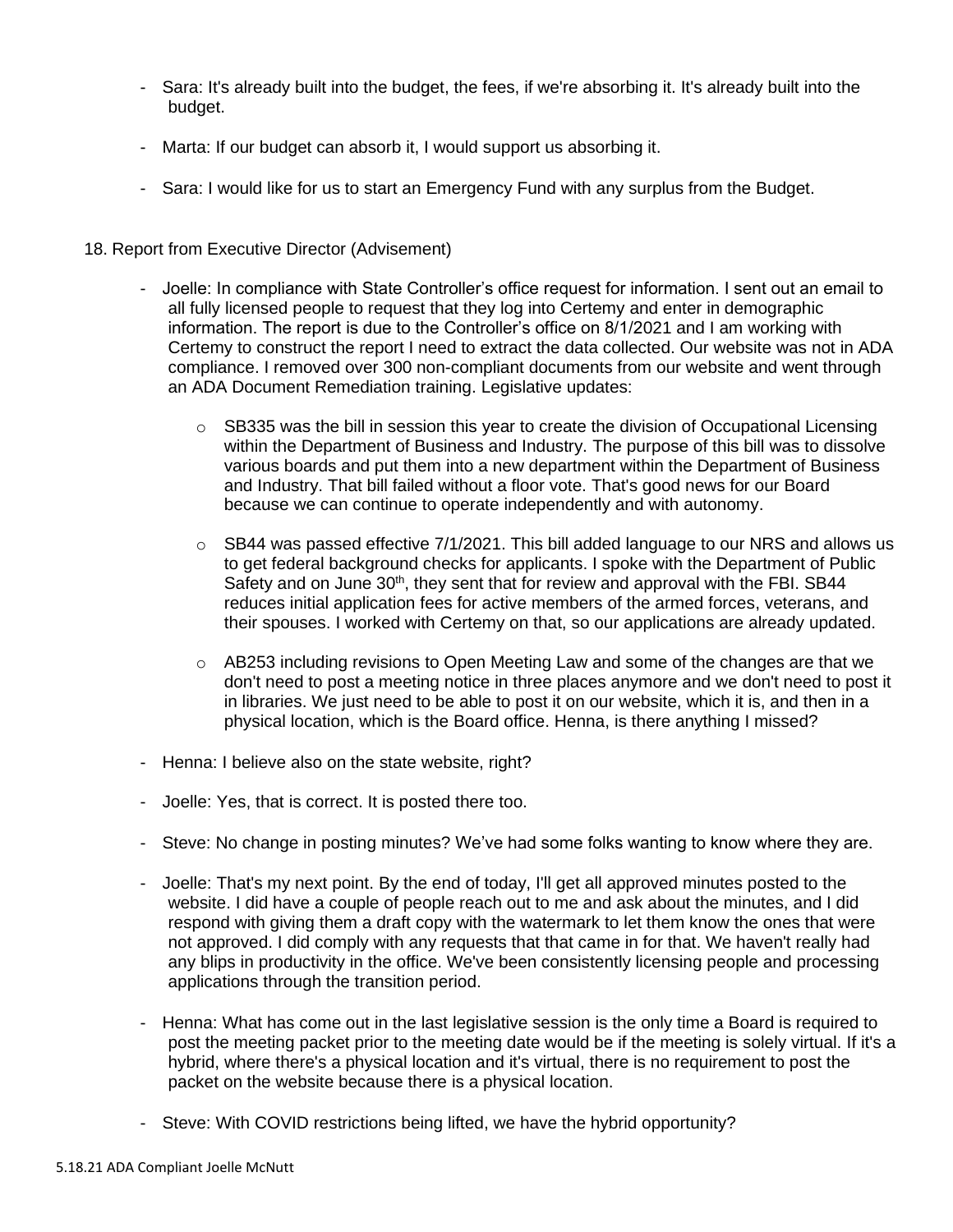- Henna: it also allows for boards to meet without a physical location and purely via video. And in that circumstance is what we're talking about with regard to the packet required to be posted on a Web site. So, the physical location is no longer required.
- 19. Report from Senior Deputy Attorney General Henna Rasul (Advisement)
	- Henna: No report.
- 20. Discussion regarding future agenda items and possible future meeting dates:
	- Joelle: I don't think we need to meet in August.
	- Hal: We've had emergency meetings or short meetings on one or two subjects. If we had a lot of supervisors come up and we wanted to get them working in the field, we could have a short meeting.
	- **Friday, September 17th @ 9:00 AM (Public Meeting)**
- 21. Board member comments
	- Marta: I was wondering if there is any report on investigations?
	- Stephanie: No report for this month. The Consent Decree that you reviewed was going to be a hearing, right up to the last minute.

#### 22. Public comment.

No vote may be taken upon a matter raised during a period devoted to public comment until the matter itself has been specifically included on an agenda as an item upon which action may be taken. (NRS 241.020)

- No public comment.
- 23. Adjournment (For possible action)
	- Meeting adjourned at 10:53 AM

Meeting agendas are available for download at the Nevada State Board of Marriage Family Therapists & Clinical Professional Counselors website: [http://marriage.nv.gov.](http://marriage.nv.gov/) Anyone who needs the agenda or supporting materials for this meeting is invited to call or email Joelle McNutt at (702) 486-7388 x 102 or [JMcNutt@mftbd.nv.gov.](mailto:JMcNutt@mftbd.nv.gov) The agenda and supporting materials may be provided by email or can be arranged to be picked up in person. This agenda has been sent to all members of the Board and other interested persons who have requested an agenda from the Board. Persons who wish to continue to receive an agenda and notice should make a formal request to Joelle McNutt at [JMcNutt@mftbd.nv.gov.](mailto:JMcNutt@mftbd.nv.gov)

We are pleased to make reasonable accommodations for members of the public who are disabled and wish to attend the meeting. If special arrangements for the meeting are necessary, please notify Joelle McNutt at (702) 486-7388 x 102 or [JMcNutt@mftbd.nv.gov](mailto:JMcNutt@mftbd.nv.gov) no later than 48 hours prior to the meeting. Requests for special arrangements made after this time frame cannot be guaranteed.

### THIS MEETING HAS BEEN PROPERLY NOTICED AND POSTED IN THE FOLLOWING PUBLIC LOCATIONS AND WEB SITES: